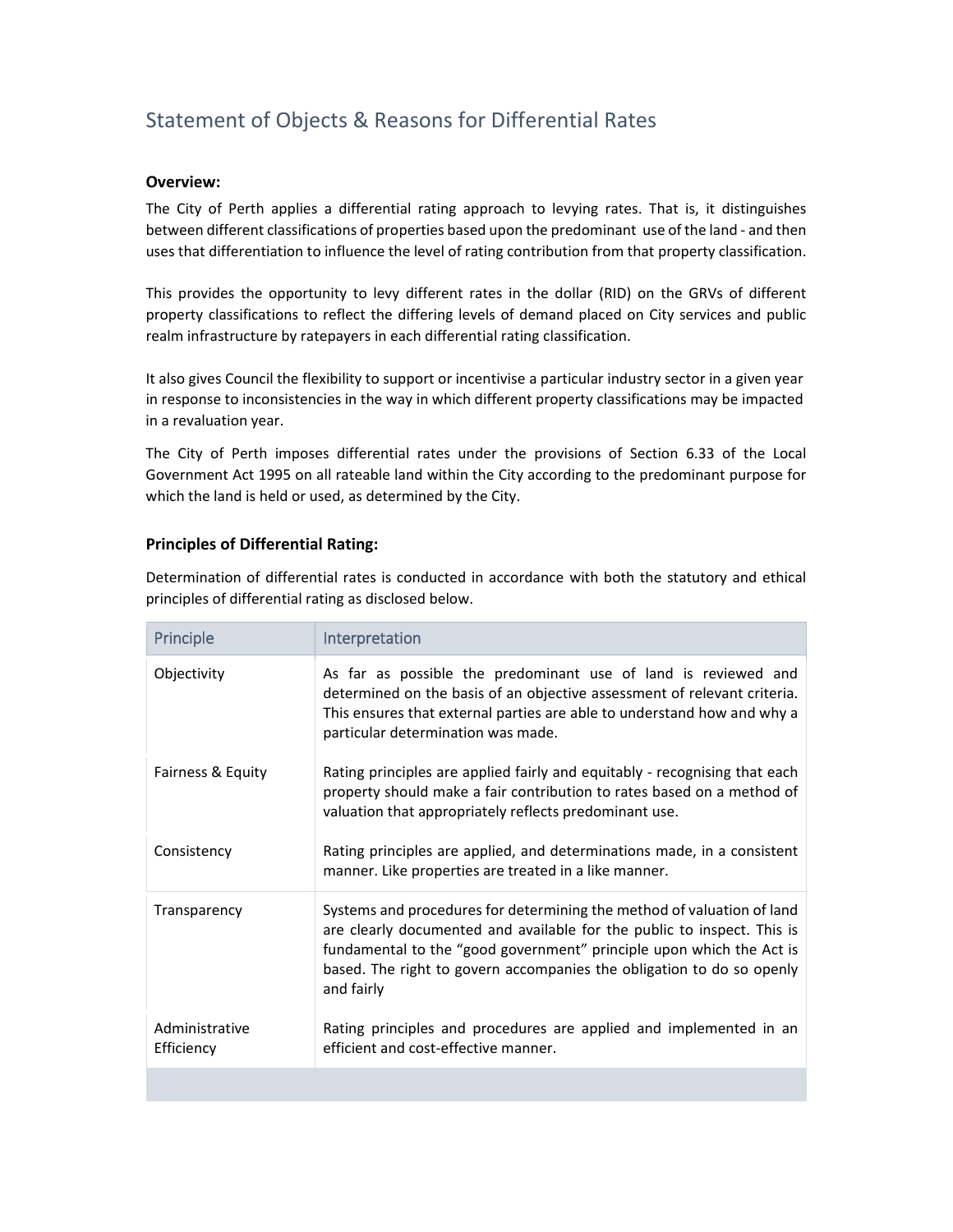For the 2021/22 Budget Year, the City anticipates collecting essentially the same rates yield as was collected in 2020/21 ‐ that is a zero percent rates increase.

#### **Differential Rate Classifications:**

Currently, the City uses six (6) differential rate classifications to distribute required contributions to the rates pool as detailed below:

- Commercial
- Retail
- Hotel
- Office
- Residential
- Vacant Land

The objects of, and reasons for, each of these differential property classifications are described below.

## **Commercial**

The Commercial classification relates to land where the predominant (primary) purpose for which the land is used is commercial in nature. Commercial operations include entertainment venues, restaurants, cafes, pubs, microbreweries and sporting venues and commercial supply warehouses. Whilst these properties attract visitors to the City and contribute to city vitality, their patrons may not directly contribute to the cost of City provided services; but do consume amenity related services such as public realm cleanliness, public safety, waste management, parking management and transport infrastructure provided by the city. As such, the commercial property ratepayers are required to contribute equitably to the cost of such services that are enjoyed by their patrons.

For the 2021/22 year the parameters applying to the Commercial differential rates classification are:

| Differential Rate in \$ | <b>Minimum Rate</b> | <b>Anticipated Rates Yield</b> |
|-------------------------|---------------------|--------------------------------|
| 6.47853 cents           | \$800               | \$6.894M                       |
|                         |                     |                                |

#### **Retail**

The Retail classification includes retail sales and services. This property class relies upon City funded services such as activations and events, parking management, street cleaning and public safety to attract visitors and tourists to the City to generate economic activity. As significant beneficiaries of the City's activations and event spend along with other amenity related services; retail property ratepayers pay a similar differential rate to commercial property ratepayers.

For the 2021/22 year the parameters applying to the Retail differential rates classification are:

| Differential Rate in \$ | <b>Minimum Rate</b> | <b>Anticipated Rates Yield</b> |
|-------------------------|---------------------|--------------------------------|
| l 6.47926 cents         | \$750               | \$8.519M                       |
|                         |                     |                                |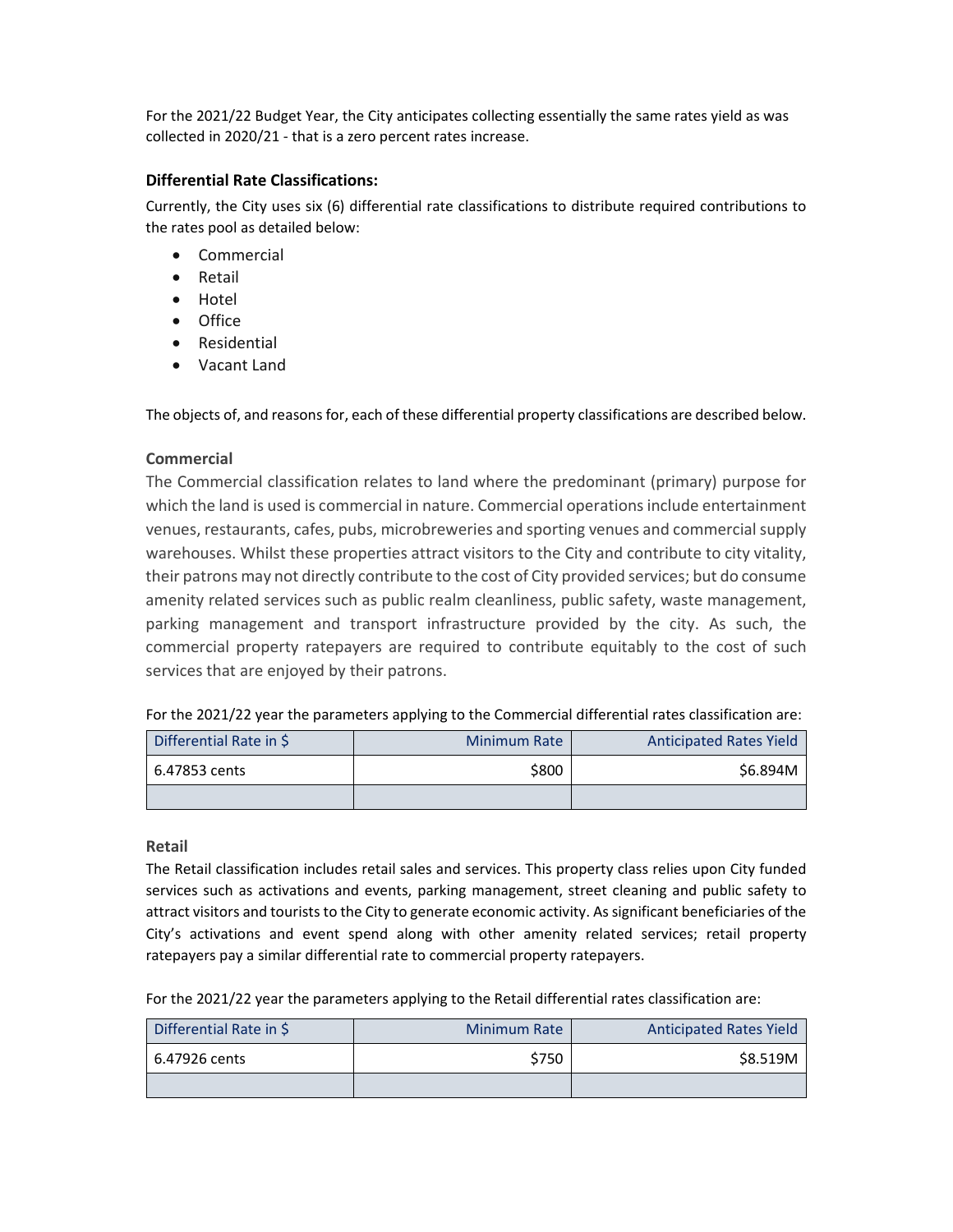## **Hotel**

The Hotel classification relates to land where the predominant purpose for which the land is held or used is hotels, short-stay serviced apartments, hostels or board and lodging accommodation. The objective of this differential property classification is to ensure that the proportion of total rates revenue derived from Hotel properties represents an equitable contribution towards amenity services such as public realm cleanliness and asset maintenance, public safety, activation, parks and gardens and public art. This property category receives a positive rating differential in recognition of its contribution through flow on economic impact to the commercial sector.

For the 2021/22 year the parameters applying to the Hotel differential rates classification are:

| Differential Rate in \$ | <b>Minimum Rate</b> | <b>Anticipated Rates Yield</b> |
|-------------------------|---------------------|--------------------------------|
| 6.41214 cents           | \$750               | S7.699M                        |
|                         |                     |                                |

## **Office**

The Office classification relates to land where the predominant purpose for which the land is held or used is as office accommodation. This property category generates the largest portion by far of daily pedestrian and vehicle movements to the city and consequentially places the highest demand on transport infrastructure, parking management and amenity services including public safety, rubbish and sanitation, parks and passive recreation areas.

However, the challenge of responsibly balancing the prevailing business climate and office vacancy rates to sustain a thriving CBD is also an important factor influencing the differential rate for this property category. Given the large number of daily visitors brought into the City by the office sector, it is important to acknowledge the economic flow on impact of the office classification properties on Commercial, Hotel and Retail sectors. The purpose of this differential rate classification is to ensure that all ratepayers in this category still make an equitable contribution to the cost of maintaining the City's public realm. Accordingly, the Office classification has the lowest differential rate.

| Differential Rate in \$ | <b>Minimum Rate</b> | <b>Anticipated Rates Yield</b> |
|-------------------------|---------------------|--------------------------------|
| 5.45000 cents           | \$800               | \$53.459M                      |
|                         |                     |                                |

## **Residential**

The Residential classification relates to land where the predominant purpose for which the land is held or used is residential. The purpose of this differential rate is to ensure that all ratepayers in this category make an equitable contribution towards service provision and for the ongoing maintenance of the City's assets primarily used by residential ratepayers. Residential ratepayers consume more community focused services and facilities such as parks, library, services for youth, families and aged, rubbish and sanitation but are less likely to create heavy demand for services such as transport infrastructure, cleansing or activations. Accordingly, this classification has a differential rate higher than Office, but slightly less than Commercial or Retail.